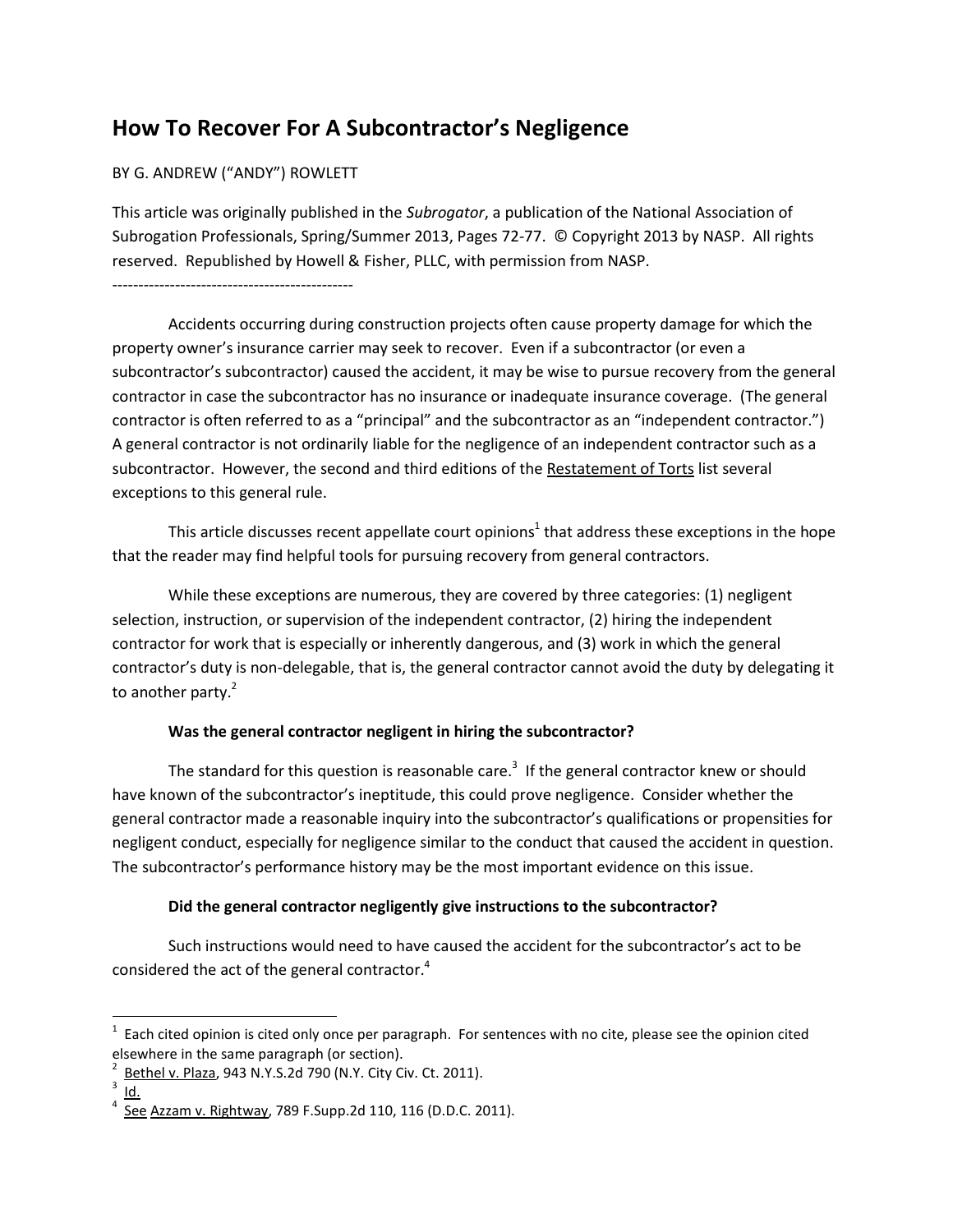In the Azzam case, a demolition company razed plaintiff's house with no notice. The company that hired the demolition company moved unsuccessfully to dismiss. It had given the contractor arguably faulty instructions.

## **Did the general contractor retain control over the manner in which the negligent work was done?**

The daily activities of oversight are not enough for the general contractor to be liable for the negligence of the subcontractor. The general contractor must direct how the subcontractor performs its duties or give specific performance instructions.<sup>5</sup>

The plaintiff in St. Croix alleged that a principal was liable for the negligence of a bulldozer driver who destroyed irrigation piping. The court was not persuaded by the plaintiff's evidence of control by the principal, analogizing the facts of this case to a homeowner directing a house painter to paint a living room a certain shade of yellow. Such color selection would not make the painter the agent of the homeowner/principal. The plaintiff lacked evidence that the contractor directed the method of performance by the bulldozer driver or gave him specific instructions about how to engage in his remediation work.

A contract may provide the best evidence of retained control. In the Joseph case, the contract between the principal and the independent contractor required the independent contractor to do the work in accordance with the principal's own regulations.<sup>6</sup> The contract also gave the principal input into the contractor's methods by requiring the contractor to work with the principal to resolve any disputes over how the contractor did its work. The principal provided all engineering drawings and specifications and all construction equipment, tools, and supplies as required in writing. The principal also had a construction manager available for consultation by the contractor during regular work hours. This control went beyond the usual general right to stop work, to inspect its progress, to receive reports, or to make recommendations which do not have to be followed. It presented a jury question as to whether the principal owed a legal duty to plaintiff to exercise its control with reasonable care.

A contract is not the only evidence of control; actual exercise of control may be sufficient to prove control.<sup>7</sup> The converse of this statement may also be true. At least one court has held that a contractual right to control is sufficient even if it is not exercised.<sup>8</sup>

One type of control is the right to coordinate the work done by various subcontractors.<sup>9</sup> In the Redinger case, the general contractor ordered one of its independent contractors to move a pile of dirt because the pile was blocking a truck's route to the work area. The dirt was close to employees of another contractor. The box blade of the tractor injured the finger of one of those workers. The court found that the general contractor had a duty to exercise its control with reasonable care because it

 <sup>5</sup> <sup>5</sup> St. Croix Renaissance Group v. St. Croix Alumina, 2011 WL 2160910, 2 (D. Virgin Islands 2011).

Joseph v. Hess Oil, 2011 WL 1304611 (V.I. 2011). <sup>7</sup>

See Beil v. Telesis, 608 Pa. 273, 291, 11 A.3d 456, 467 (2011).

See Victoria v. Williams, 100 S.W.3d 323 (Tex. App. 2002). <sup>9</sup>

Grand v. Haygood, 2013 WL 634872, 6 (Tex.App. Eastland 2013).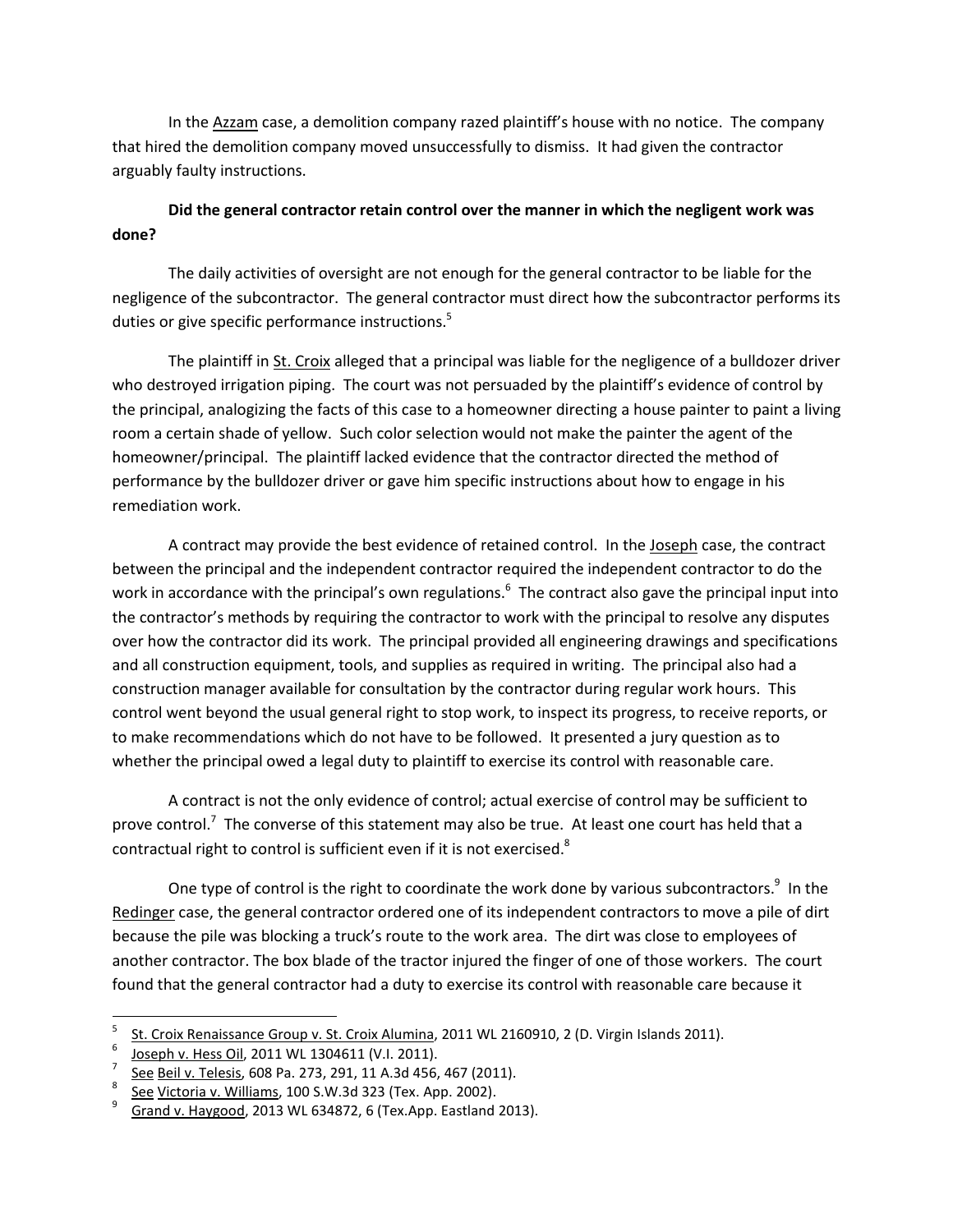retained control by coordinating the work between two subcontractors and that it breached that duty by allowing the tractor near other workers and by failing to warn them.

#### **Was the work inherently dangerous?**

In the Gyongyosi case, owners of properties near a vacation home and their subrogated property insurers sued the owners of the vacation home for damages caused by a gas explosion due to a contractor's work removing and replacing floor tiles on the sun deck of the vacation home.<sup>10</sup>

Florida allowed for principals to be held vicariously liable for an independent contractor's negligence under the inherently dangerous activities doctrine. The doctrine may apply if (1) the work involves a special danger to others; (2) the employer knows that the danger is inherent in or normal to the work; and (3) injury is likely if proper precautions are not taken.

The court in Gyongyosi held that removal of floor tiles from a roof deck with a chipping hammer is not inherently dangerous. Even though such removal caused a liquid propane gas explosion in this case, such removal is generally not likely to result in serious bodily injury or death. A concealed gas line was located below the concrete roof sun deck. The court contrasted tile removal with dangerous activities such as blasting, pile driving, certain excavations, fumigation of buildings with dangerous gasses such as cyanide, emission of noxious gasses into densely populated areas, and the collection of explosives or inflammable liquids in a populous area.

## **Did the work involve a peculiar danger or special risk (aka "the peculiar risk doctrine")?**

All construction work involves some risk.<sup>11</sup> For this exception to apply, the work must involve unusually dangerous circumstances. Routine construction work without proper safety precautions has been held not to satisfy this requirement. Violations of safety conditions are also not sufficient for this exception to apply. The increased risk must be inherent in the activity itself, not in how it is carried out.

The phrase "peculiar risk" means a risk that is particular to the situation, not one that is odd or weird. 12

The court in the Smyth case evaluated the danger of a task by asking whether "in the ordinary course of events its performance would probably, and not merely possibly, cause injury if proper precautions were not taken."<sup>13</sup> Such accidents are not inevitable or unavoidable. Instead, covered risks create a "much higher than usual likelihood of accidents in which there is a much higher than usual likelihood of major loss, injury or damage." Principals such as general contractors must assure that the work is done safely by trained employees with adequate financial resources (that is, adequate insurance) to assist accident victims. The court determined that summary judgment was not proper for either party because the record did not include information about the frequency of similar accidents or

<sup>&</sup>lt;sup>10</sup> Gyongyosi v. Miller, 80 So.3d 1070, 1076-1077 (Fla. App. 4 Dist. 2012).<br>
<sup>11</sup> Eedor v. Van Note-Harvey, 2011 WL 1085993, 2-3 (E.D.Pa. 2011).<br>
<sup>12</sup> SeaBright v. US Airways, 52 Cal.4th 590, 598, 258 P.3d 737, 741, 129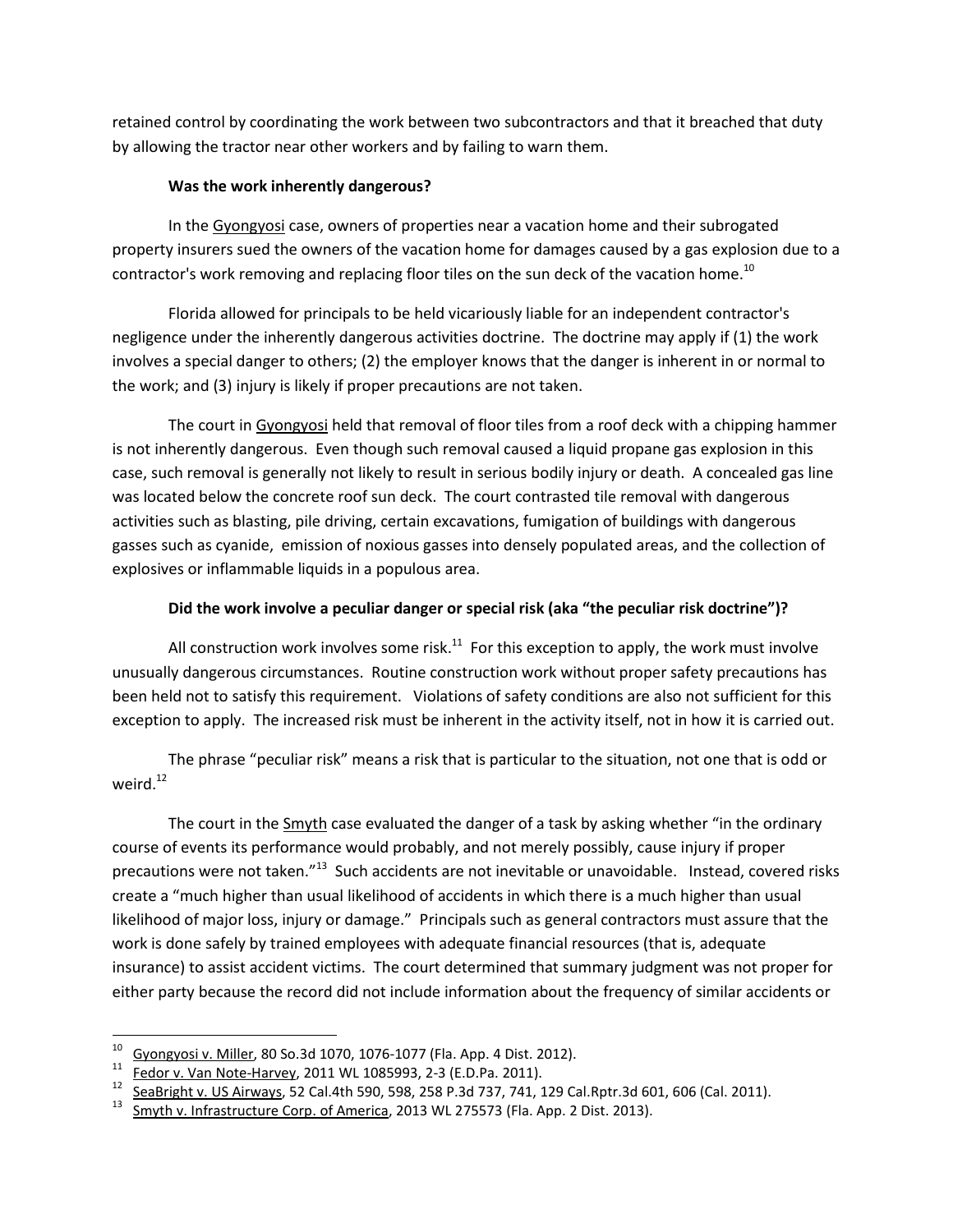the training required for performing the task in question. Consider also, as this court did, whether the general contractor complied with contractual provisions requiring it to give notice about the subcontractor being on the project to the owner. If required notice was not given and if the principal would have ensured that the subcontractor had appropriate insurance coverage before allowing it to work on the project, then the general contractor might face additional exposure.

Consider whether the general contractor is in the best position to identify and minimize the risks involved in the subcontractor's activities.<sup>14</sup> If the general contractor knows that the independent contractor's work is likely to create a peculiar risk unless special precautions are taken and the general contractor does nothing to minimize that risk, whether by contract or otherwise, then the exception may apply. The Berrett court asked whether a reasonable person would recognize the need for special precautions.

There may even be strict liability for an activity considered "abnormally dangerous."<sup>15</sup> For this doctrine to apply, harm must be likely even if reasonable care is exercised. Consider also these factors from the Restatement when considering whether an activity is abnormally dangerous:

(a) existence of a high degree of risk of some harm to the person, land, or chattels of others;

- (b) likelihood that the harm that results from it will be great;
- (c) inability to eliminate the risk by the exercise of reasonable care;
- (d) extent to which the activity is not a matter of common usage;
- (e) inappropriateness of the activity to the place where it is carried on; and
- (f) extent to which its value to the community is outweighed by its dangerous attributes.

## **Did a statute impose a non-delegable duty on the general contractor?**

If a duty is imposed by law to protect public safety, the subject party may not be able to delegate that responsibility to an independent contractor.<sup>16</sup> In the cited 2011 case, the court noted that Texas applies this rule only where personal injuries are alleged, unless the action in question is inherently dangerous.

# **Did the subcontractor proceed in accordance with general practices?**

If not, then the general contractor would have a stronger argument against liability because the subcontractor's negligence would be considered collateral, that is, unusual, abnormal, or foreign to the usual risks of such work.<sup>17</sup> For example, if a general contractor hired a subcontractor to excavate, expecting that the subcontractor would use a bulldozer as usual, but the subcontractor used blasting

<sup>&</sup>lt;sup>14</sup> See Berrett v. Albertsons, 293 P.3d 1108, 1115-1116 (Utah App. 2012).<br><sup>15</sup> See Stout v. Warren, 290 P.3d 972, 976-977 (Wash. 2012).<br><sup>16</sup> See In re Genetically Modified Rice Litigation, 2011 WL 339168, 5-6 (E.D.Mo.).<br>